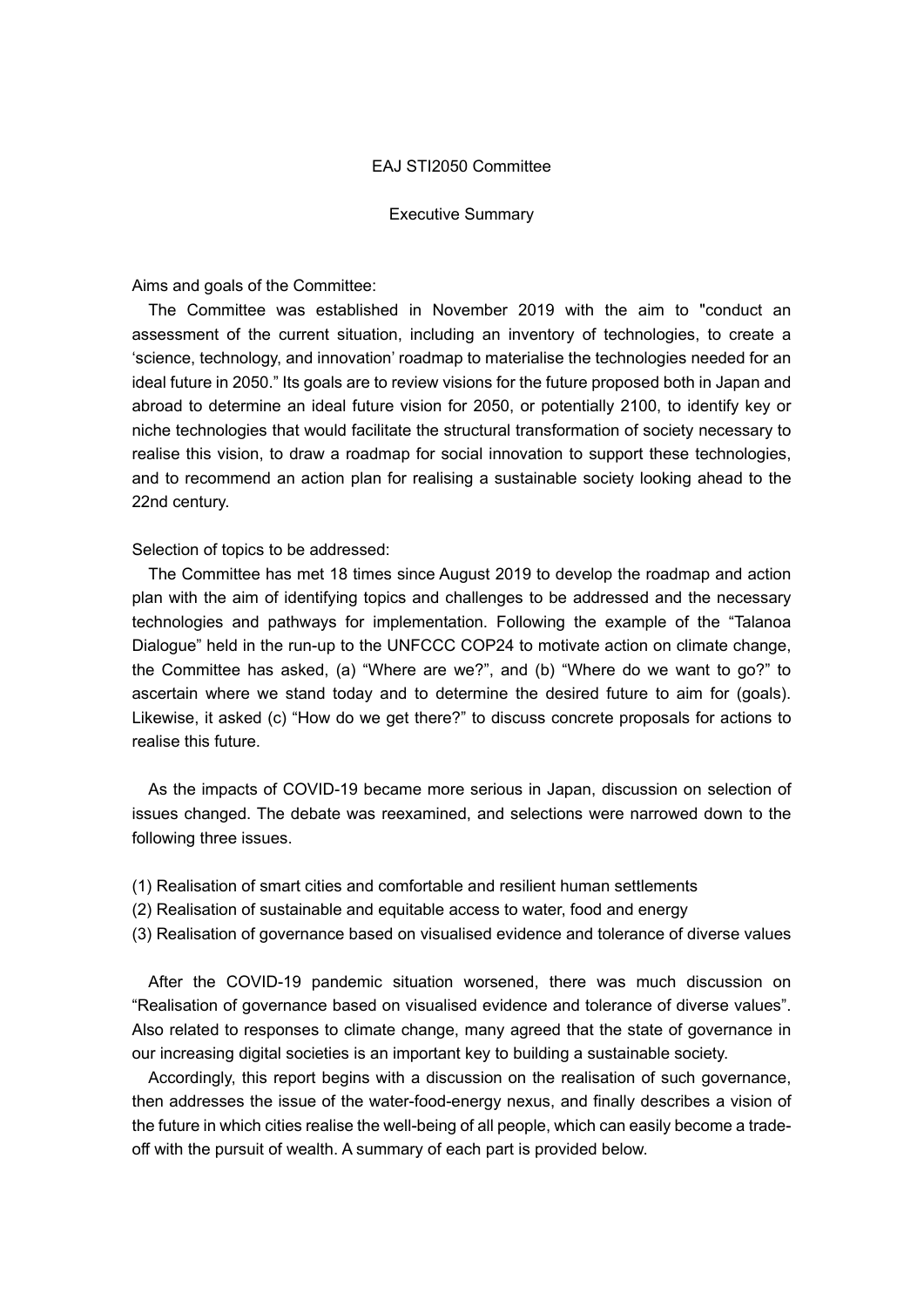# **1. Realisation of governance based on visualised evidence and tolerance of diverse values**

In order for science and technology to accurately address and respond to problems faced by human society going forward, it will be necessary for those involved in science and technology to systematically promote policy, research and development, and concrete responses based on facts and data related to these problems, while incorporating the various people and ideas that make up society. In other words, science and technology, which are closely related to society, must respond to changes in society and present compelling facts and options for the best available approaches to fulfill the wishes of as many people as possible. Furthermore, this process must be carried out not only with science and technology, but also with the participation of people and society. As the development of science and technology wields significant impacts on society, this process is governance itself, defined as "decision-making among the actors involved in a collective problem that leads to the creation, reinforcement, or reproduction of social norms and institutions" (Wikipedia), in this case as it pertains to science and technology and society. The formation of mechanisms and platforms for stakeholders to participate in this process and take action is essential. Another key element throughout this process is promoting mutual understanding, as well as a relationship of trust, between society and science and technology.

Therefore, this chapter will first briefly review the increasing complexity of the changing relationship between science and technology and society, and then present an example of how today's cutting-edge science and technology, represented by the use of AI, could visualise the situation and grasp the diverse demands and values of people. We will also outline the development of scientific advice, which is an important process in the relationship between science and technology and society, from the perspectives of scientists and engineers, policymakers, scientific academies and legislative bodies, both as it relates to Japan and the situation overseas. COVID-19 is used as a recent example of how science and technology have responded to problems facing the world. Based on this, we will attempt to present a roadmap for building a better relationship between science and technology and society through the collection and presentation of visual evidence such as facts and data, the creation of a society that tolerates diverse values, and the establishment of systematic governance based on such evidence, while demonstrating a wide range of actions that can be taken by the Engineering Academy of Japan (EAJ).

- 1. Development of tolerance for diverse values, including responses to global warming and other global issues: Outreach to society and participation in international activities
	- (1) Spread knowledge in society on the significance of the future aimed for by the SDGs

Opportunities for public debate at symposiums and dissemination via the web

(2) Activities to realise SDGs and evaluation of processes aimed at achieving them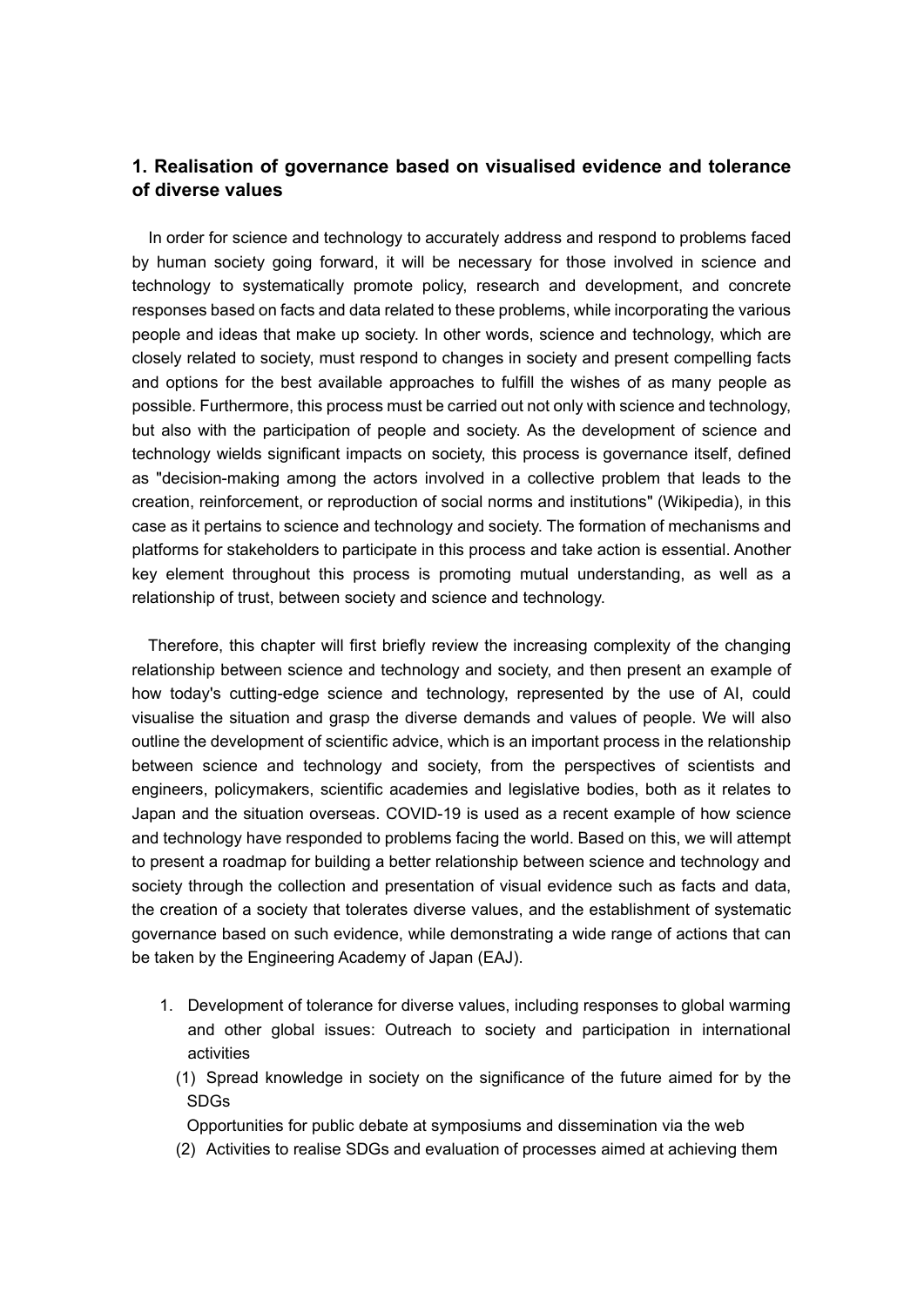Continued deliberations by EAJ members Participation in international activities by EAJ and its individual members

- 2. Fostering a culture of governance
	- (1) Society and people: Acceptance of the significance of science in co-creation and discovery of diverse opinions in society
		- Shared recognition of the multi-faceted nature of issues, need for clarification of scientific perspectives (science that provides evidence), development of communication between science and society
	- (2) Policymakers: Interaction with those involved in receipt of scientific advice and policymaking, such as politicians and bureaucrats; calls for policy and requests to the government
	- (3) Scientific community: Interaction with EAJ on acceptance of diversity in society and understanding of policy (in cooperation with the Science Council of Japan and science-related non-profit organisations)
- 3. Systematisation of governance
	- (1) Develop draft guidelines on governance, especially on the various standpoints, relationships, and responsibilities of the scientists and engineers who give scientific advice and the policymakers who receive it, and encourage the government to enact them.
	- (2) Verify the scale of the groups subject to governance and the effectiveness of governance (for various policies)
	- (3) With regard to governance, enhancement of methodologies, especially for scientific advice, and capacity building of those involved
- 4. Demonstration of science and technology that contributes to assessing the effectiveness of governance

Trial of methods for evaluating the effectiveness of governance through visualisation of evidence and tolerance of diversity.

Example: An attempt to use AI to engineer a way to measure people's well-being, one of the goals of scientific and technological innovation.

The future vision for the ideal relationship between society, policymaking and science that this draft recommendation puts forth is as follows.

The following are characteristics of science and technology: (1) it has its own inherent uncertainties, and the understanding of nature by science and technology involves probability, (2) current science and technology is still in the process of development, and there are limits to our current understanding, and (3) interpretation may vary from one scientist to another, even based on the same facts and data.

The scientific community aims to be a community of scientists and engineers who view science as part of society and who tolerate and understand diverse values. Moreover, it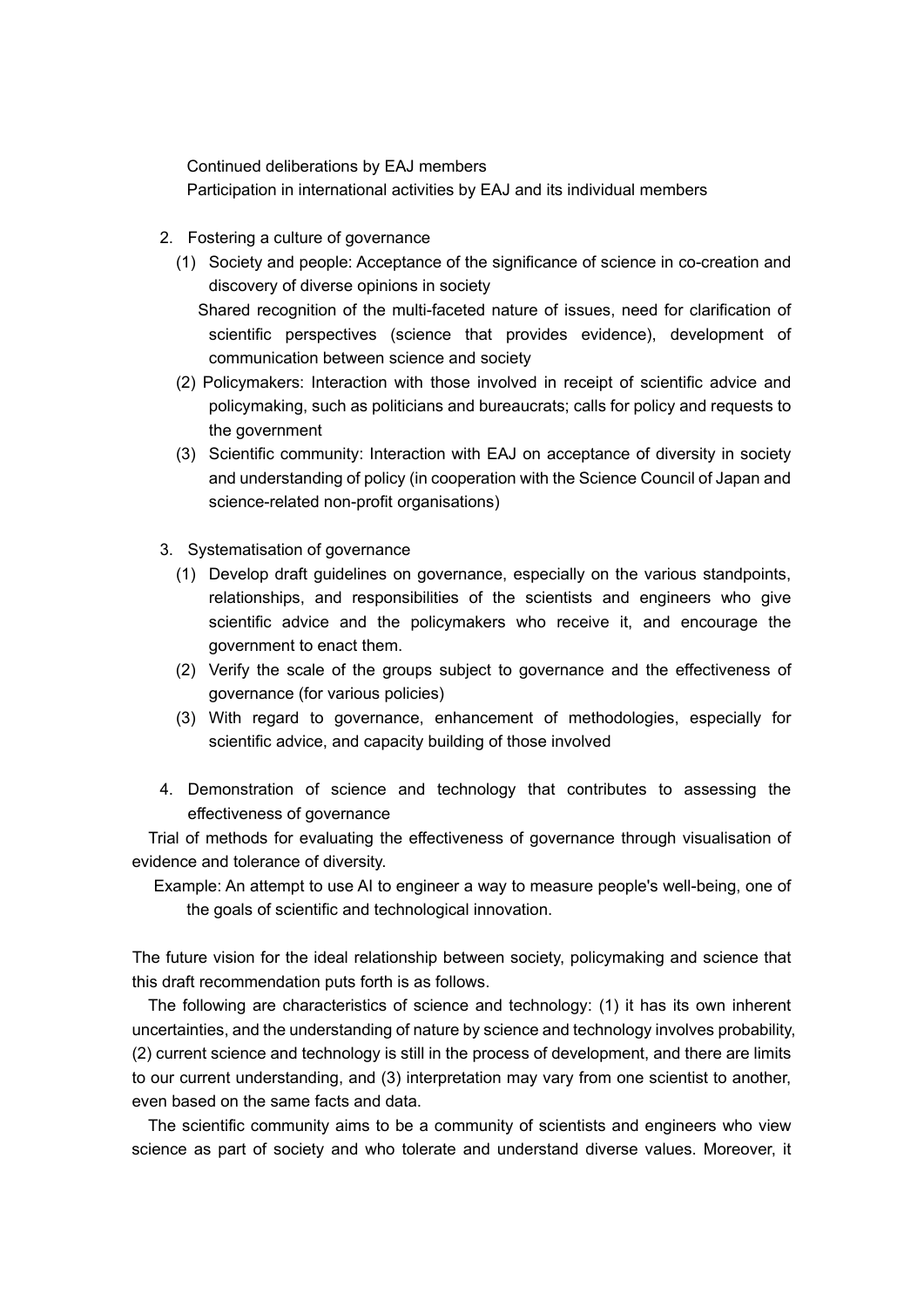conveys to society the significance of science as a broad and profound human intellectual activity, and based on ongoing research, provides knowledge and information, including explanations and predictions, on various issues facing society, including global-scale issues. Likewise, it offers options for possible scientific and technological measures, and supports better policymaking by providing evidence to be used in decision making on policy.

The aim of the scientific community is to create a society in which people have tolerance for diverse values and utilise intellect as well as emotion to make decisions on various issues supported by the knowledge and information provided by science.

While recognising the diverse values held by people and societies, policymakers should fully respect evidence provided by the scientific community, as well as other grounds, and take personal responsibility for making decisions and clearly explaining the process and rationale for these decisions to the people, society, and the scientific community.

Creating such relationships will strengthen mutual understanding and trust between people, society, policymakers, and the scientific community, and will enable the advancement of a knowledge-based society that can flexibly respond to new events that the world will face in the future. However, the lack of any one of these elements could lead to the estrangement of science from society, a descent into populism, or political stagnation.

Such a knowledge-based society will be one that allows for a variety of challenges and actions to respond to new situations, and supports people and groups that defy conventions. Such efforts, including failures, could also serve as an important reference for developing countries that aim to develop based on scientific and technological innovations.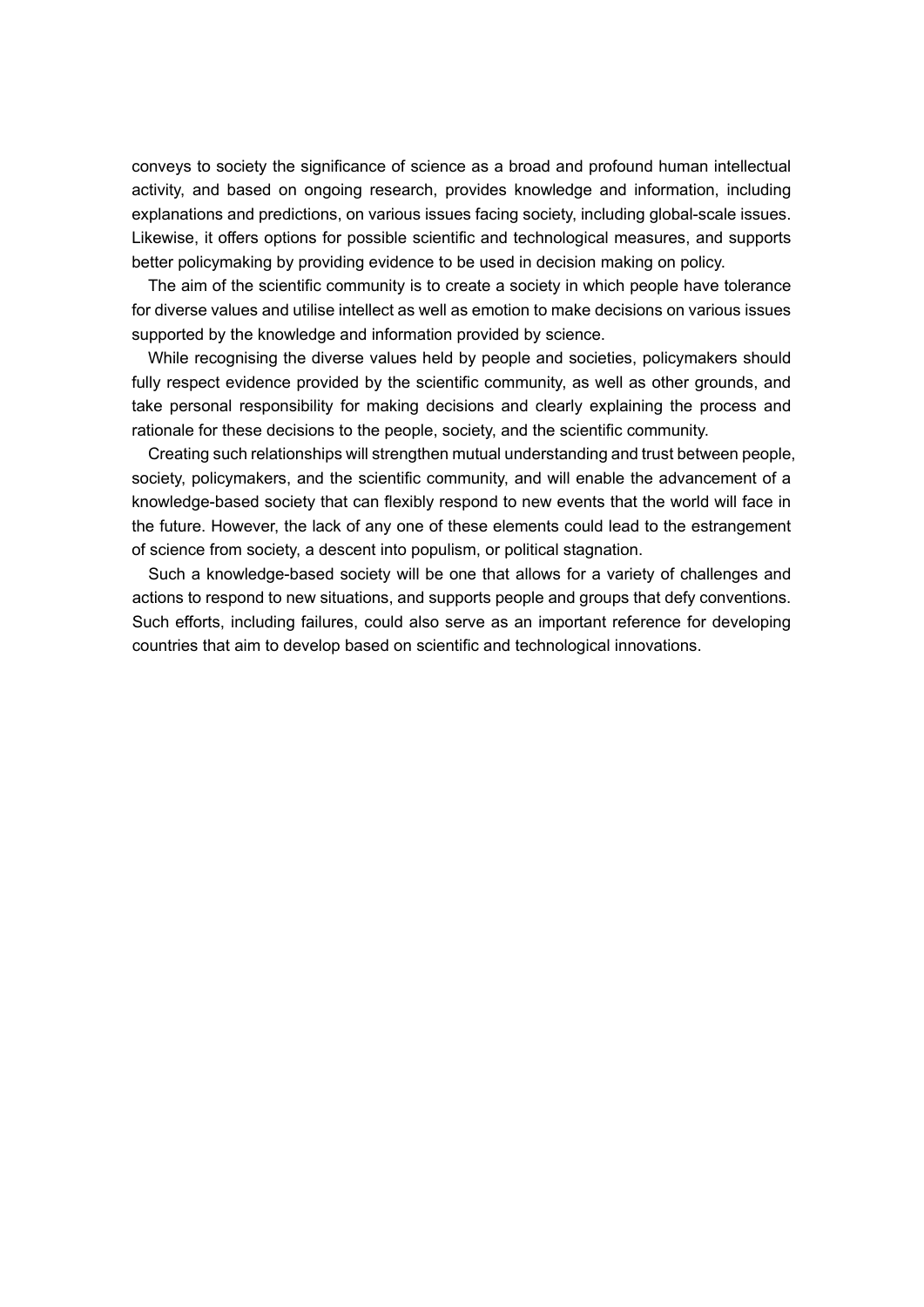## **2. Achieving sustainable and equitable access to water, food and energy**

Pursuing a Global Energy, Food, and Water Nexus in 2050: With a focus on energy

In both developed and developing and emerging countries, achieving sufficiency in energy, water and food for people while taking into consideration the balance between sustainability, the global environment and the economy, namely pursuing the global "energy-food-water nexus" toward 2050, is an extremely major challenge for the current generation.

Looking at these three elements individually, first of all, energy requires massive infrastructure to build a supply network. Also, on the demand side, it is not always easy to respond to changes in supply patterns due to varying patterns of energy usage and extremely large numbers of users. Indeed, in recent years, distributed energy systems are becoming more technologically and economically feasible, but when viewed as a whole, they remain a large social and economic system. With regard to food, it is noteworthy that natural conditions (e.g. temperature, precipitation, soil) as well as the food culture of people living in any certain area vary, and that it takes a certain amount of time to improve varieties of food. Water is also highly dependent on natural conditions (e.g. temperature, precipitation, condition of rivers and underground aquifers, etc.), as well as local demand patterns for agriculture and daily life, industrial composition, and the state of pollution. What is even more important are the mutual synergies and trade-offs among these three elements. For example, food production and distribution require inputs of water and energy. The production of drinking water and the purification of wastewater also require energy. Moreover, many processes for obtaining energy require the use of water.

In this context, particularly with regard to energy issues, there is an increasingly shared recognition in the world of the need to achieve carbon neutrality by the middle of the century in order to solve global environmental problems while taking into account the balance between society, the global environment and the economy. Energy is representative of issues that need to be approached through engineering to solve complex global environmental problems in a rational manner based on close cooperation among nations. Accordingly, this chapter will focus on the issue of energy and examine the following.

(1) A review of challenges faced by each country and the status of policies and initiatives

(2) Establishment of the following five principles to achieve global carbon neutrality "no later than 2050" and energy sufficiency in all regions of the world "as soon as possible before 2050".

- i) The establishment of a forum (tentative name: FICNES) where developed countries and developing and emerging countries can discuss not only energy and environmental policy, but also industrial policy, agricultural and food policy, urban policy, transportation policy and technology policy.
- ii) For the poorest and least developed countries in particular, allow for a shift in policy towards carbon neutrality from a long-term perspective, while prioritising the achievement of energy sufficiency for the time being.
- iii) For developing and emerging countries with large populations (exceeding 100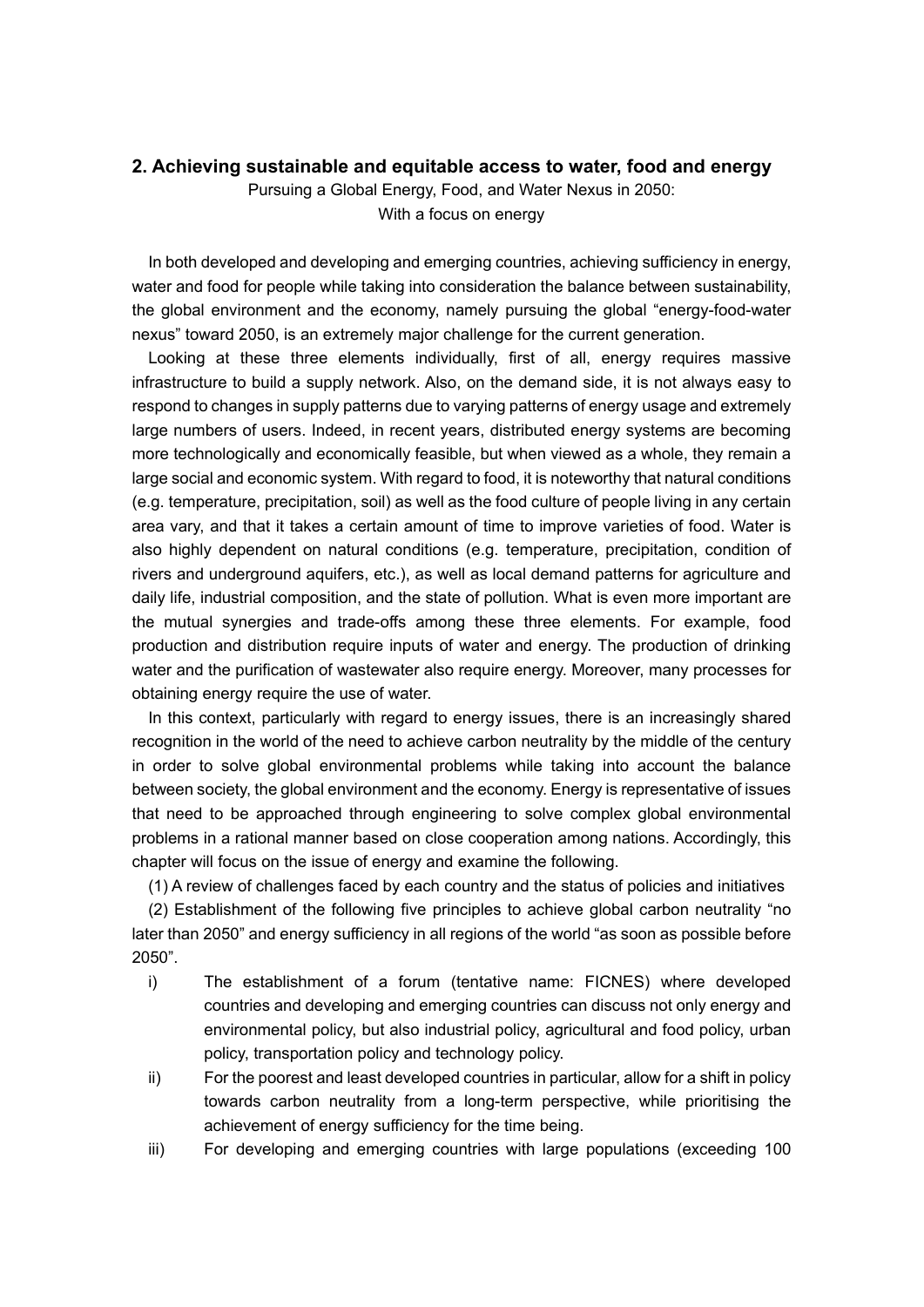million in 2050) that are already achieving high economic growth rates, the world should provide support and investment for measures to simultaneously achieve carbon neutrality and energy sufficiency.

- iv) For infrastructure related to renewable energy and energy storage and transport, taking advantage of regional characteristics and construction of infrastructure among multiple countries should be discussed at the abovementioned FICNES forum to build international consensus and promote investment.
- v) The world should monitor CO2 emissions and sequestration, design and build a framework for the steady development and diffusion of new technologies, ensure the safety of nuclear power, manage transitional fossil fuel resources, elucidate CO2 sequestration mechanisms, and recruit and train outstanding human resources in these areas.

(3) Based on these five principles, specific countries that could be called upon to simultaneously achieve carbon neutrality and energy sufficiency were selected based on four criteria, and the nature of cooperation to resolve any issues was examined (of these, the seven countries identified as "particularly important target nations for cooperation" were India, Nigeria, Pakistan, Indonesia, Egypt, the Philippines, and Vietnam).

(4) In addition to an examination of the various technology options currently advocated in the three areas of energy supply, energy demand, and energy distribution, critical issues for engineering to create a sustainable society were identified.

(5) Since the readiness of individual technologies remains unclear and we are not at the stage of narrowing down the list, a "Policy Framework Roadmap" was developed which includes four elements: "policy and international cooperation", "human resource development", "technology assessment systems" and "investment guidance schemes". In addition, in order to identify timescales and challenges, a Technology Roadmap was developed as a general framework for technology. Both roadmaps need to be continually updated by the relevant communities, and it is important that they are always discussed as a 'pair'. This is because achieving carbon neutrality and energy sufficiency requires both topdown and bottom-up approaches.

(6) Finally, based on the above, we examine the realisation of the "Energy-Food-Water Nexus".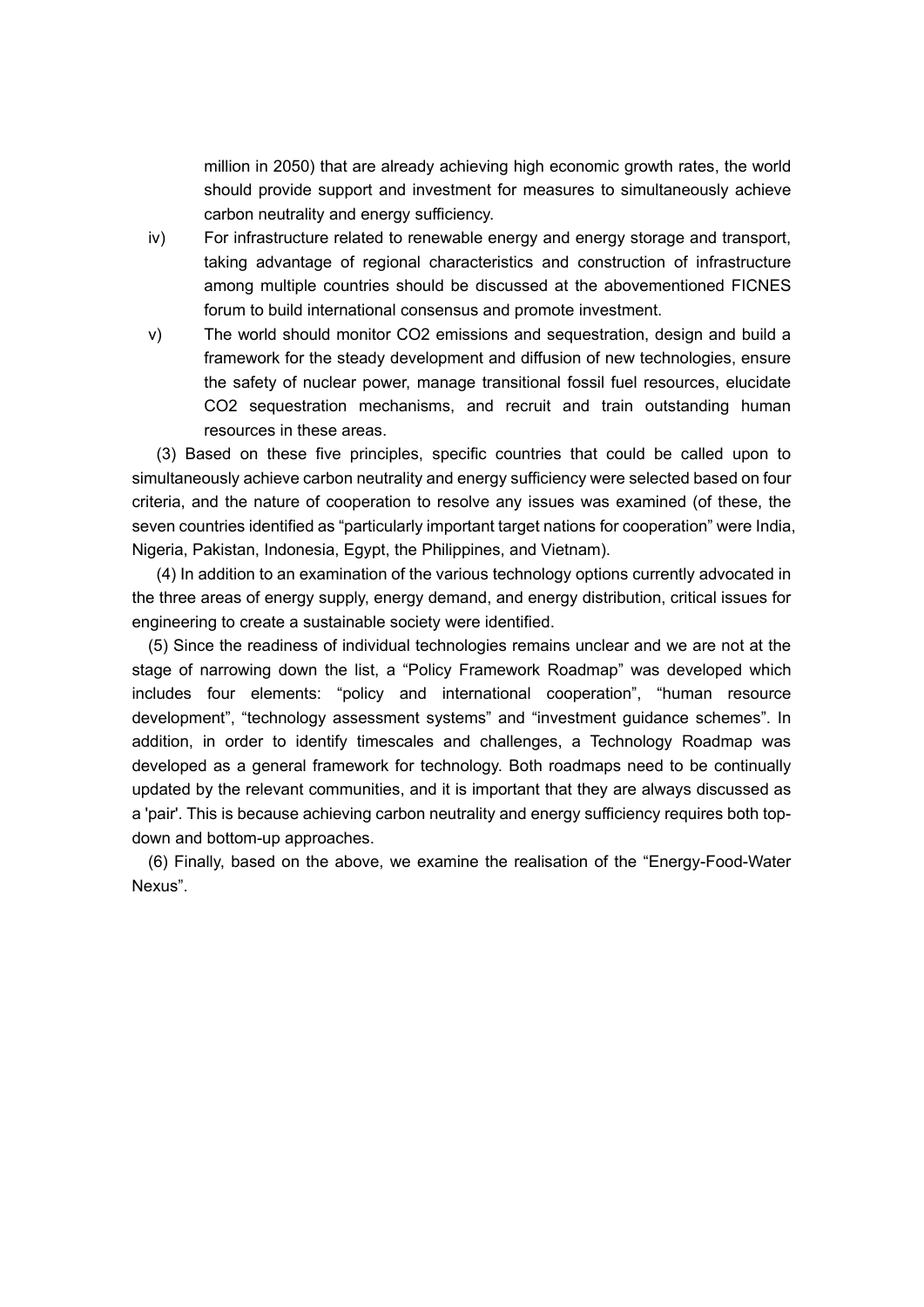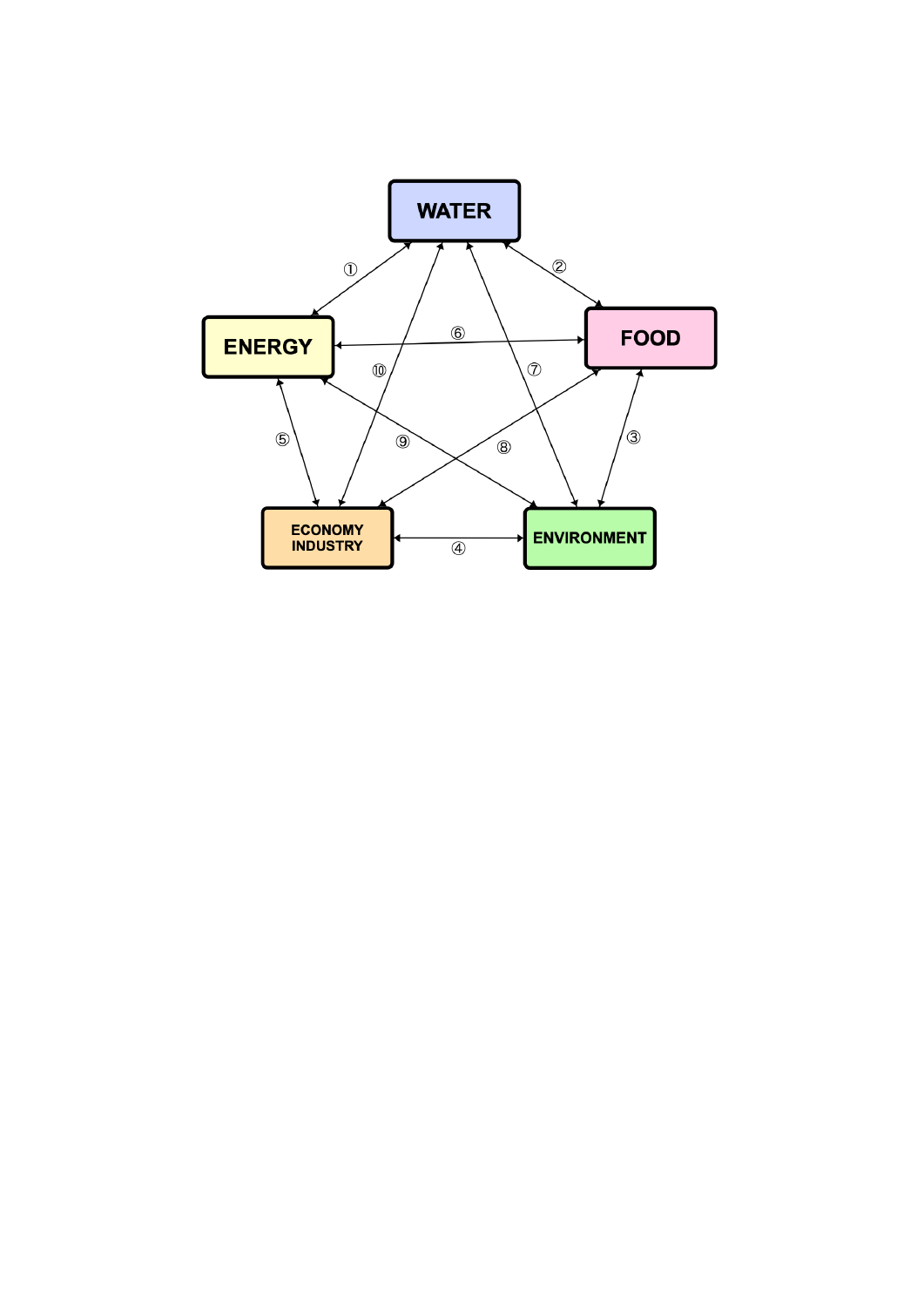## **5. Smart cities for comfortable and resilient human settlements**

This chapter describes what technologies, including AI, are needed to ensure human security and well-being during both normal times and outbreaks to realise comfortable and resilient cities, and how these technologies should be integrated.

### **Why are cities the key to well-being through STI?**

The urbanisation rate was 13% in 1900 (urban population of 220 million), then 29% in 1950 (732 million). It exceeded 50% in 2007, and is expected to reach 60% (4.9 billion) by 2030 (WUP2018). In order to ensure the well-being and better survival of humanity under everincreasing population stress, fastidious responses based on science, technology and innovation (STI), including AI, will be necessary.

#### **What should people living in cities pass on from generation to generation?**

From the viewpoint of energy and entropy, the upper limit of the number of people who can live in a city is determined by the number of people who can survive (environmental carrying capacity). What is called for in today's age is coexistence with diverse life forms and empathy for a diversity of people. These are the culture and values that should be passed on from generation to generation.

#### **How will pandemics change cities and the people who live in them?**

The increasing concentration of human activity in cities is considered to simultaneously be the primary cause of the destruction of natural ecosystems by human artefacts, global warming, and outbreaks such as pandemics. Pandemics can be an opportunity to restore human humility and a strong sense of empathy in the development of civilisation.

## **A 'new local' based on multi-AI in a new normal era**

In the context of Japan's aging, many cities are expected to suffer the effects of urban shrinkage and spongification. In this 'new normal' era, where an ageing population and infectious diseases are routine, Japan's low self-sufficiency in food and energy has long been described as a weakness. In order to escape from this precarious situation and ensure human security and well-being, we must rebuild starting from new local living areas that have a high degree of independence and autonomy, networked by multi-AI.

## **Why do we need multi-AI networked cities?**

The concept of a multi-AI networked city is based on preventing the total collapse of a city under any outbreak. The Multi-AI Well-being Survey System (MAWSS) is designed to quickly detect signs of an outbreak and carry out preventative control by networking cities which are considered to be a set of living areas. MAWSS is a system in which humans and AI work together in normal times to collect information on living areas and prepare for outbreaks in order to ensure resilience to the challenges Japan faces, including a declining and ageing population, the threat of major disasters, global climate change, unstable supplies of water, food and energy, and infectious diseases.

### **MAWSS: Multi-AI Well-being Survey System**

To cope with natural disasters and the spread of infectious diseases such as COVID-19, and simultaneously as a formula for achieving human security and well-being, we are proposing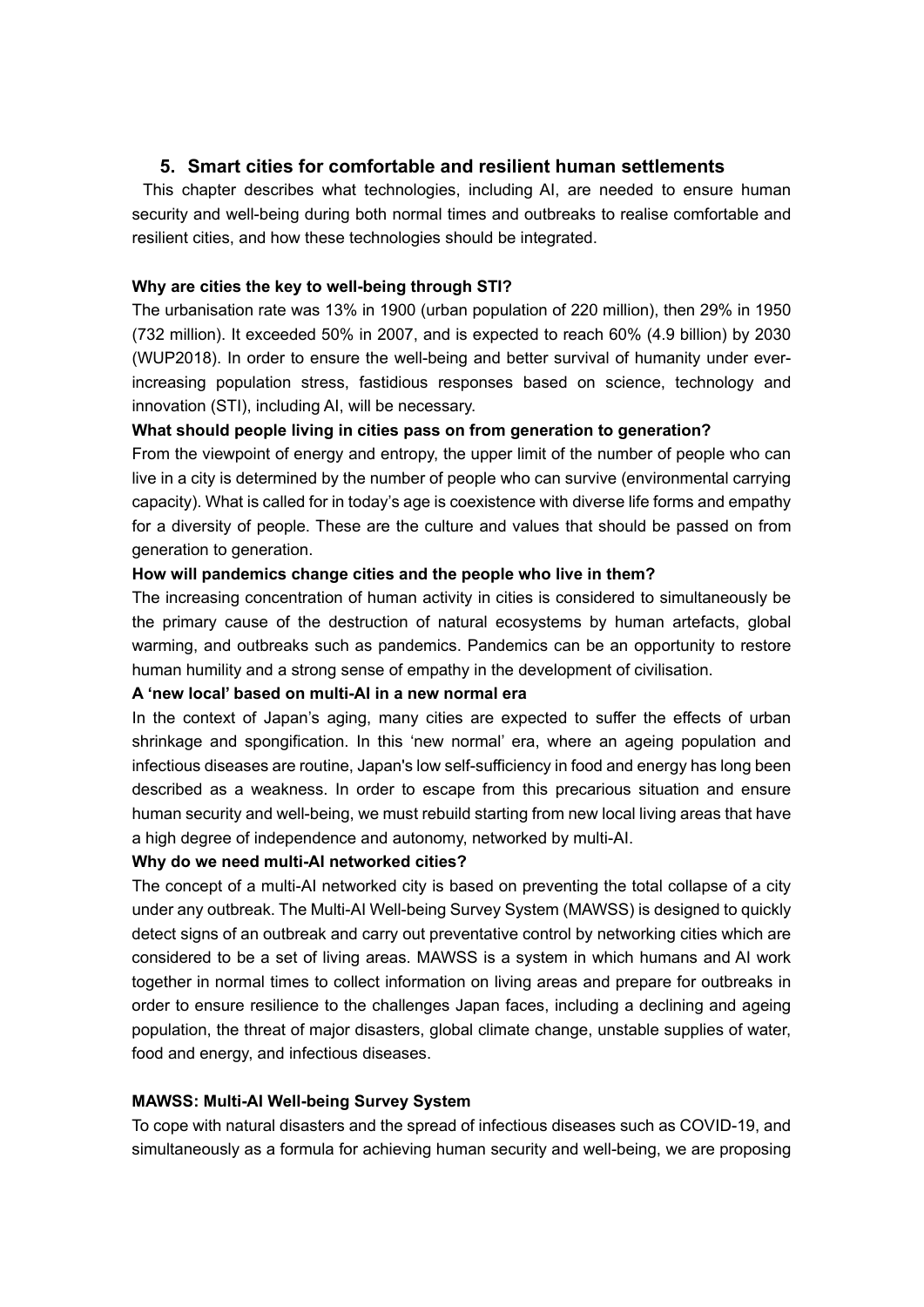multi-layered, multi-scale living areas/urban areas. With the support of a multimodal AI network, the linkages between the various layers of each living area, and linkages between living areas, would be maintained by AI. Many government programmes require decision making that is multi-aspect, multi-scale and multi-state in nature, making it extremely difficult for AI alone to make optimal decisions. Yet, AI has the capacity to report on the current state of various conditions and present a list of scores based on a variety of criteria to assist in human decision making.

#### **Technology roadmap for achieving Multi-AI networked cities**

For the next 30 years leading up to 2050, cities need to be not only economically efficient, but also function in a way that lowers their environmental impact, typified in carbon neutrality, and makes them convenient, comfortable and safe. Furthermore, with the increase in recent years of pandemics and outbreaks associated with global climate change, it is also important for cities to be resilient (i.e. able to recover from disturbances). The multi-AI networked city would be supported by a network of living areas, but the solutions presented by MAWSS may not be the best for each individual living area in terms of the actual operation of the city. This is because the MAWSS would take into account the well-being of the city as a whole, not just of individual living areas. For this reason, the technology roadmap is not merely a process for materialising technologies, but also encompasses the building of consensus in society on new technologies based on measurement and analysis of well-being.

#### **Technology transfer to emerging countries with a regional focus**

In developing countries (DCs), the pace of urban change is exceeding the pace of necessary social reform. While the greater part of populations has problems with water, sanitation, waste water, healthcare and schools, some countries have not conducted a population census during the last 15-20 years. Long-term and widespread challenges in DCs include: a) creating urban visions; b) inheritance of local culture; c) enhancement of rural well-being; d) urban-rural coexistence; and e) responses to outbreaks, which are primarily suited to topdown central government action. On the other hand, short-term and localised issues, such as f) land registration systems; g) durable housing; h) water and sanitation infrastructure; i) renewable energies; and j) development and diffusion of small urban EVs, are more suited to bottom-up action by local governments and businesses. In DCs, unlike in developed countries, there are many areas with undeveloped infrastructure, including public transport, electricity, water and sewage, etc. Likewise, necessary technologies must be selected in consideration of the local culture and lifestyle. Here, we propose implementation, in advance developed countries, of the multi-AI networked city that connects the technologies needed for a) to j) above. Above all, there is a great possibility that the urban population of DCs will double by 2050, and that mono-polar concentrated cities that prioritise economic efficiency, as developed countries did in the 20th century, will continue to arise.

## **Summary**

- 1) We propose a "multi-AI networked city", where the pursuit of well-being is centred on human beings, with the aim of ensuring comfort in normal times and safety and security during outbreaks.
- 2) The multi-AI networked city would consist of autonomous and independent decentralised